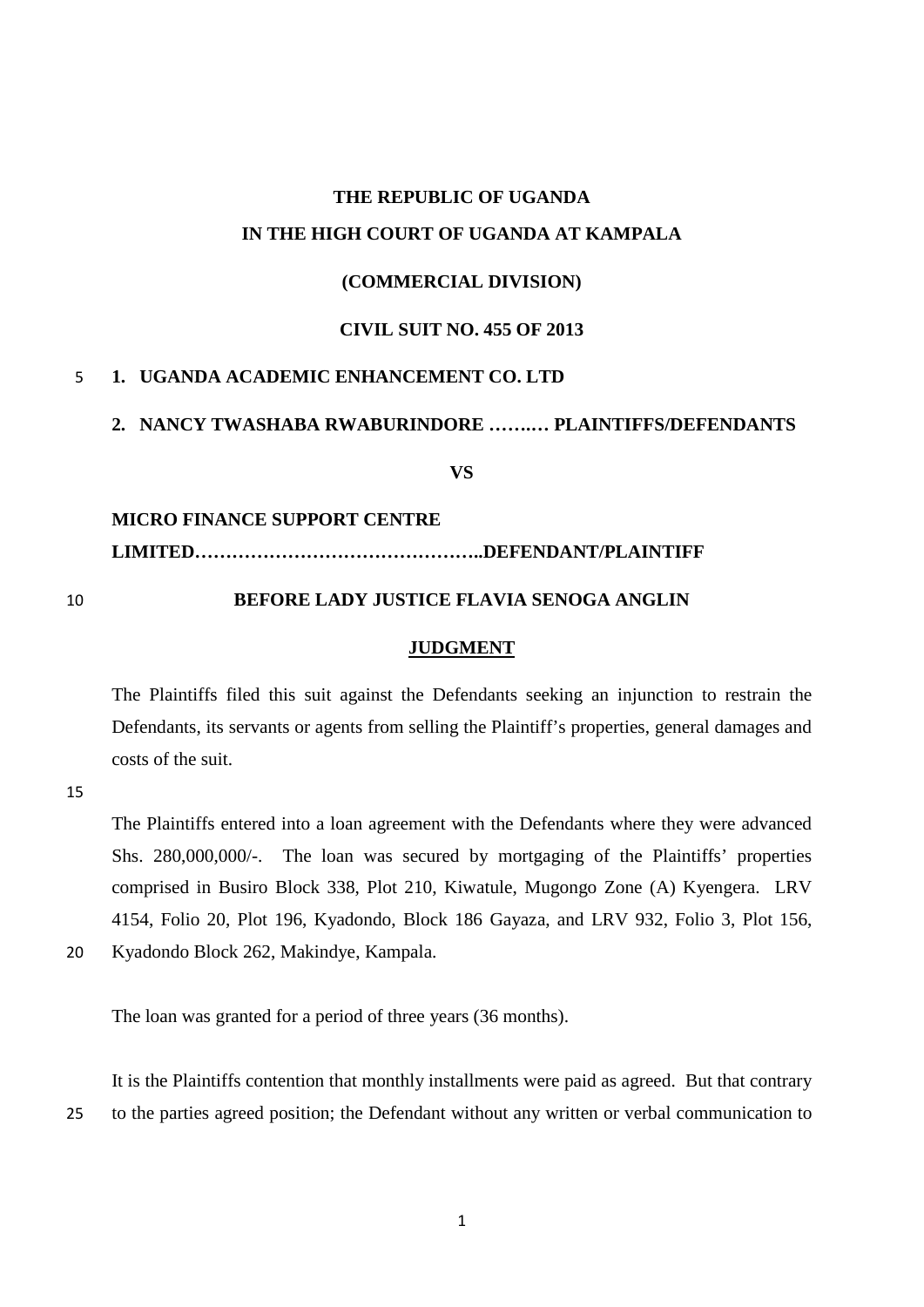the Plaintiffs recalled the entire loan facility and further instructed bailiffs who have since threatened to sale the above described mortgaged properties.

That the recalling of the loan without giving the Plaintiff a chance to recover moneys from its 5 projects was high handed, premature and a breach of contract on the part of the Defendant.

Further that, the Plaintiffs' interest were not calculated as per the terms and conditions of the facility offer in relation to the existing loan. That this resulted into inflation of the entire loan hence the need for revision downwards.

10

The particulars of alleged bad faith were set out in paragraph 6 of the plaint  $(a) - (c)$ .

The Plaintiffs prayed for judgment against the Defendants seeking the injunction already referred to herein, a declaration that the Defendant's actions were premature and high 15 handed, an order of specific performance compelling the Defendant to stick to the terms of the loan agreement, costs of the suit and any other relief the court deems fit.

The Defendant filed a defence denying the Plaintiffs claims contending among other things that the Plaintiffs despite several demands failed and or refused or neglected to pay the 20 amounts due under the loan agreement.

And that it was a term of the said agreement that in event of default in payment of any installment, the entire loan balance would become due and payable.

25 And that according to the mortgage deed, in event of default, the Defendant could recall the loan, realize the security pledged and exercise its statutory power of sell.

The Plaintiffs was given notice of default reminding them of their obligations to pay the outstanding amounts immediately – Annexture "C" and "D" respectively. Despite the notice, 30 the payment was not forthcoming and hence the advertisement of the properties for sale.

2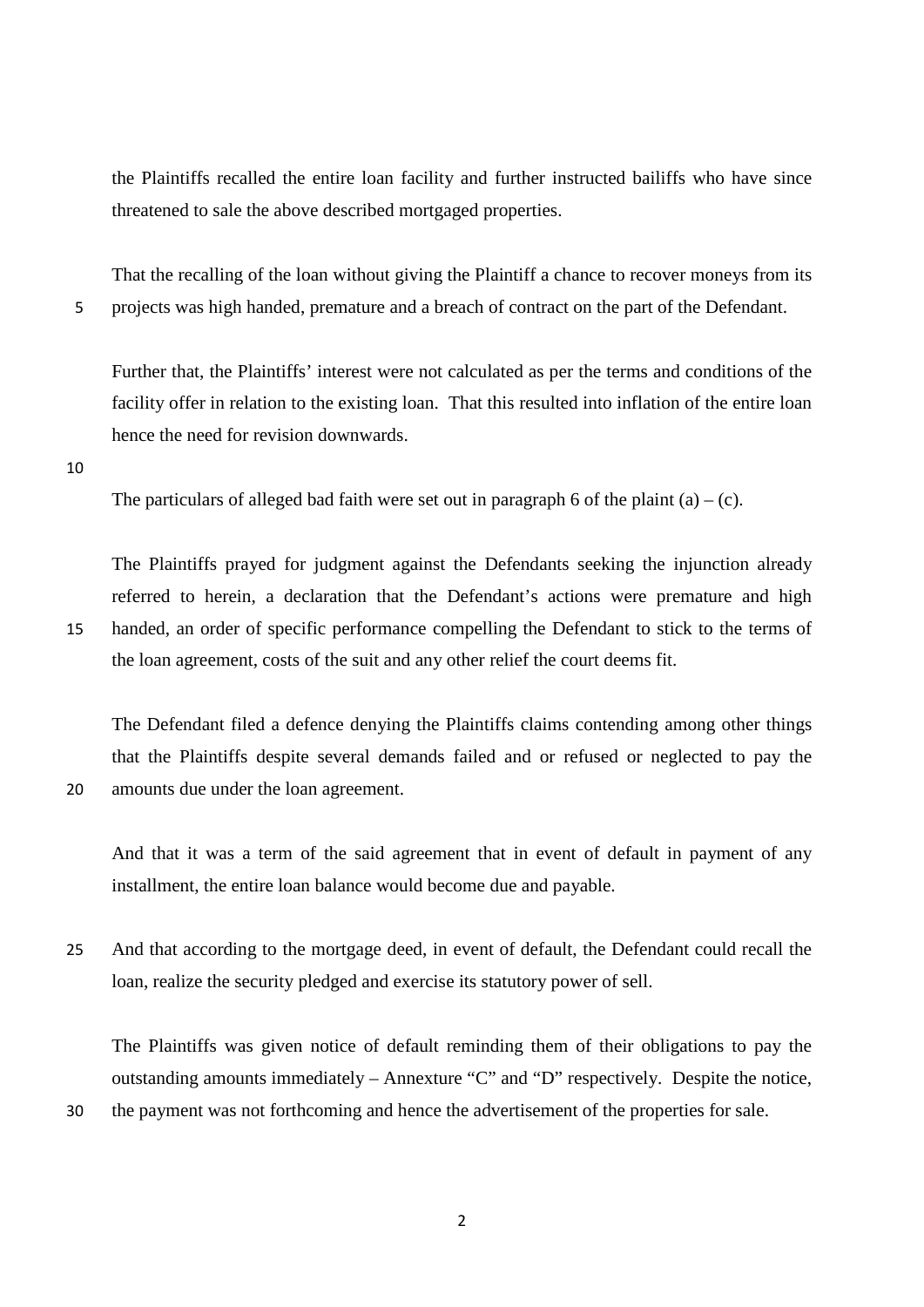The Defendant also accused the Plaintiffs of fraud contending that they knowingly caused the survey and valuation of another property not being part of the mortgaged property. It was then prayed that the Plaintiff's suit be dismissed adding that the Plaintiffs had no cause of 5 action against the Defendants and the suit was therefore frivolous and vexatious.

The Defendants also filed a counter claim against the Plaintiffs now counter Defendants, seeking a declaration that the entire loan balance was due and payable. They also sought special damages of Shs. 274,991,856.72/- being the outstanding balance on the loan of 10 15.08.13, together with interest at the rate of 13% per annum, general damages for breach of contract and costs of the counter claim.

The Plaintiffs/Counter Defendants did not file a defence to the counter claim.

- 15 The Plaintiffs/Counter Defendants suit had been filed on 14.08.13 but no efforts were made to fix the same for hearing. Court was informed that the Plaintiffs had on 23.08.13 got an interim order of injunction in a similar matter filed in the Land Division by a Third Party.
- Counsel for the Defendants/Counter Plaintiffs applied for dismissal of the Plaintiffs' suit for 20 want of prosecution and also prayed that the counter claim be set down for hearing exparte under 0.9 r 11 (2) C.P.R.

The suit was dismissed for lack of prosecution and the counter claim was fixed for hearing on 25.08.15.

25

On that date a representative of Uganda Academic Enhancement Co. Ltd appeared in court and sought to be allowed time within which to settle the matter. The parties were accordingly given two weeks within which to meet and report back to court on 17.09.15.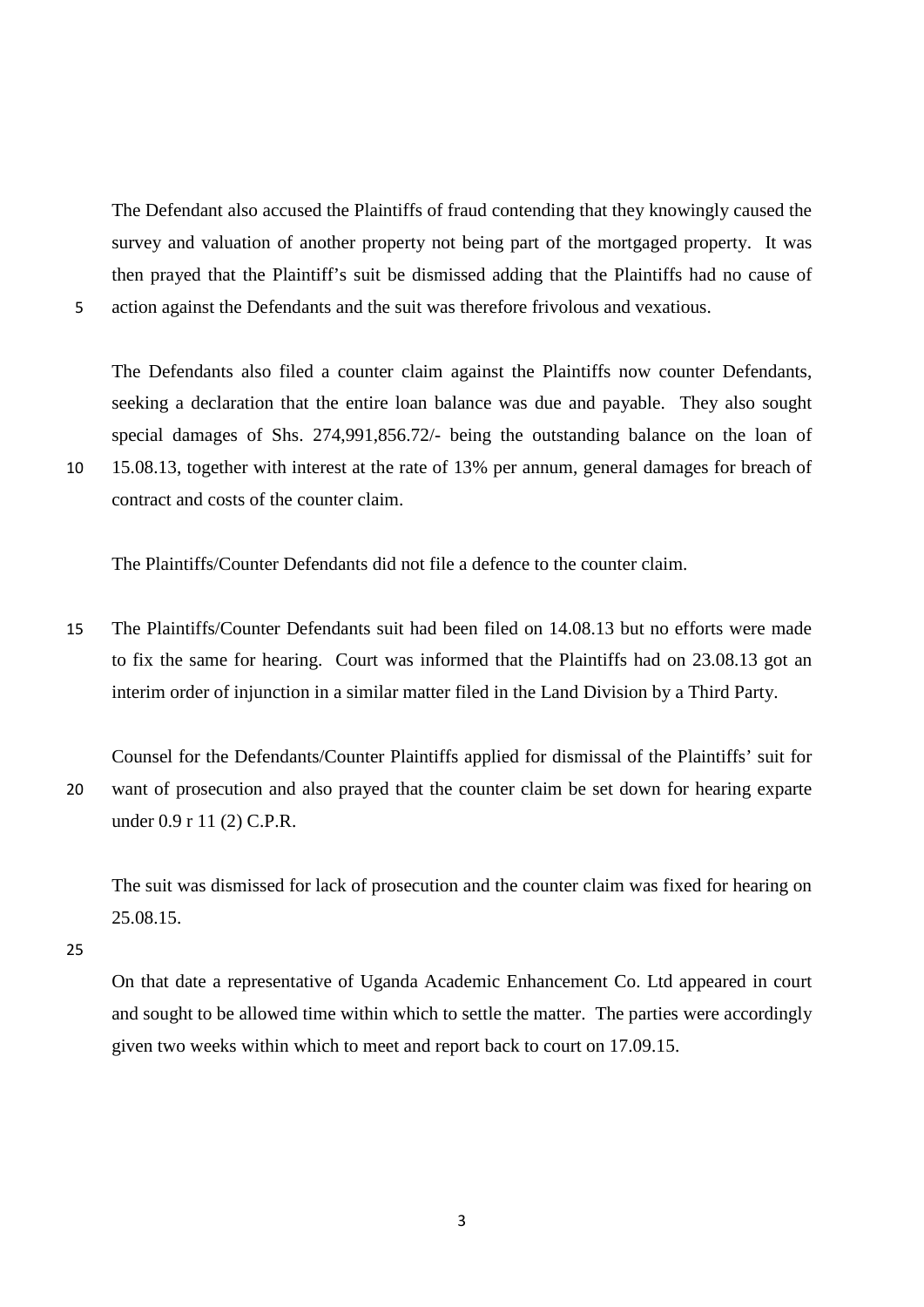On 17.09.15, Counsel for the Plaintiff/Counter Defendants informed court that a proposal for settlement had been made and forwarded to the Defendant/Counter Plaintiff.

On agreement of both Counsel, the matter was adjourned to 22.10.15, to enable parties 5 conclude the settlement.

On 22.101.15, court was informed that the matter was 99% settled but that the parties needed a few more days to conclude the talks.

Court adjourned to 02.11.15.

10

Both Counsel were in court on 02.11.15, when court was then informed that, that the parties were still engaged in talks with a view of holistically settling the matter if the suit/counter claim was withdrawn.

15 Counsel for Defendant/Counter Plaintiff agreed to a last date for mention. Suit was then adjourned to 23.11.15.

The matter did not surface again until 25.02.16. Counsel for the Plaintiffs/Counter Defendants was absent. Counsel for the Defendants/Counter Plaintiffs informed court that 20 settlement had failed and applied for a date for hearing the counter claim.

Hearing of the counterclaim was fixed for 14.03.16 and court directed service on Counsel for Plaintiffs/Counter Defendants.

25 On 14.03.16, Counsel for Plaintiffs/Counter Defendants was absent. Since there was an affidavit of service on record and no reasons had been advanced for absence of Counsel of the Plaintiffs/Counter Defendants- hearing proceeded exparte.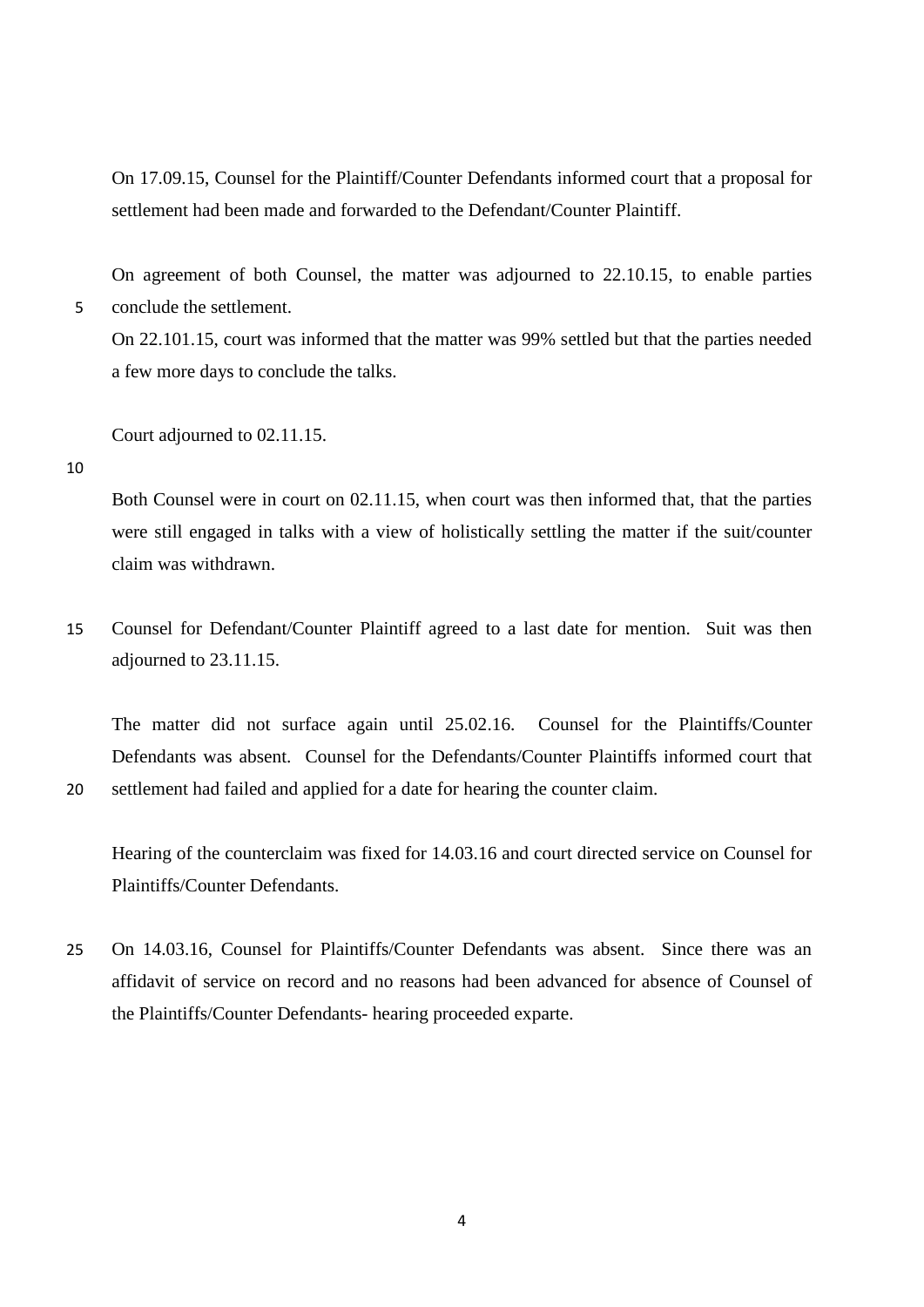The witness of the Defendant/Counter Plaintiff Mariam Ndibuuza, Manager Legal Services identified her written statement dated 21.08.15 and confirmed it was her evidence before court.

5 The statement was admitted as the evidence of the witness and the attachments A-G were exhibited as Exhibits  $P_1 - P_7$  respectively.

The evidence is in essence a reproduction of the defence to the main suit and the claim to the counter claim.

10

The witness sought the remedies earlier referred to in this judgment plus interest on all sums sought together with costs of the suit.

Counsel for the Counter Plaintiff pledged to file submissions by 18.04.16.

15

Surprisingly on that date, both Counsel appeared in court. Counsel for the Plaintiff/Counter Defendant informed court that eth matter had been settled and so far Shs. 80,000,000/- had been paid to the Defendant/Counter Plaintiff. Further that a total of 31 post dated cheques had been issued and given to the Defendant/Counter Plaintiff and that therefore any 20 continued litigation was therefore in bad faith.

Court directed all parties and Counsel to appear in court on 25.04.16 at 2pm.

On that date, court was informed by Counsel for the Plaintiff/Counter Defendant that the 25 matter had been settled although not in writing. That by then eight (8) installments of Shs. 10,000,000/- each had been made. And that proceeding with the counter claim would be misleading as to the actual amounts. Further that 31 post dated cheques had been given to the Defendant/Counter Plaintiff. The cheques were of Shs. 110,000,0000/- each.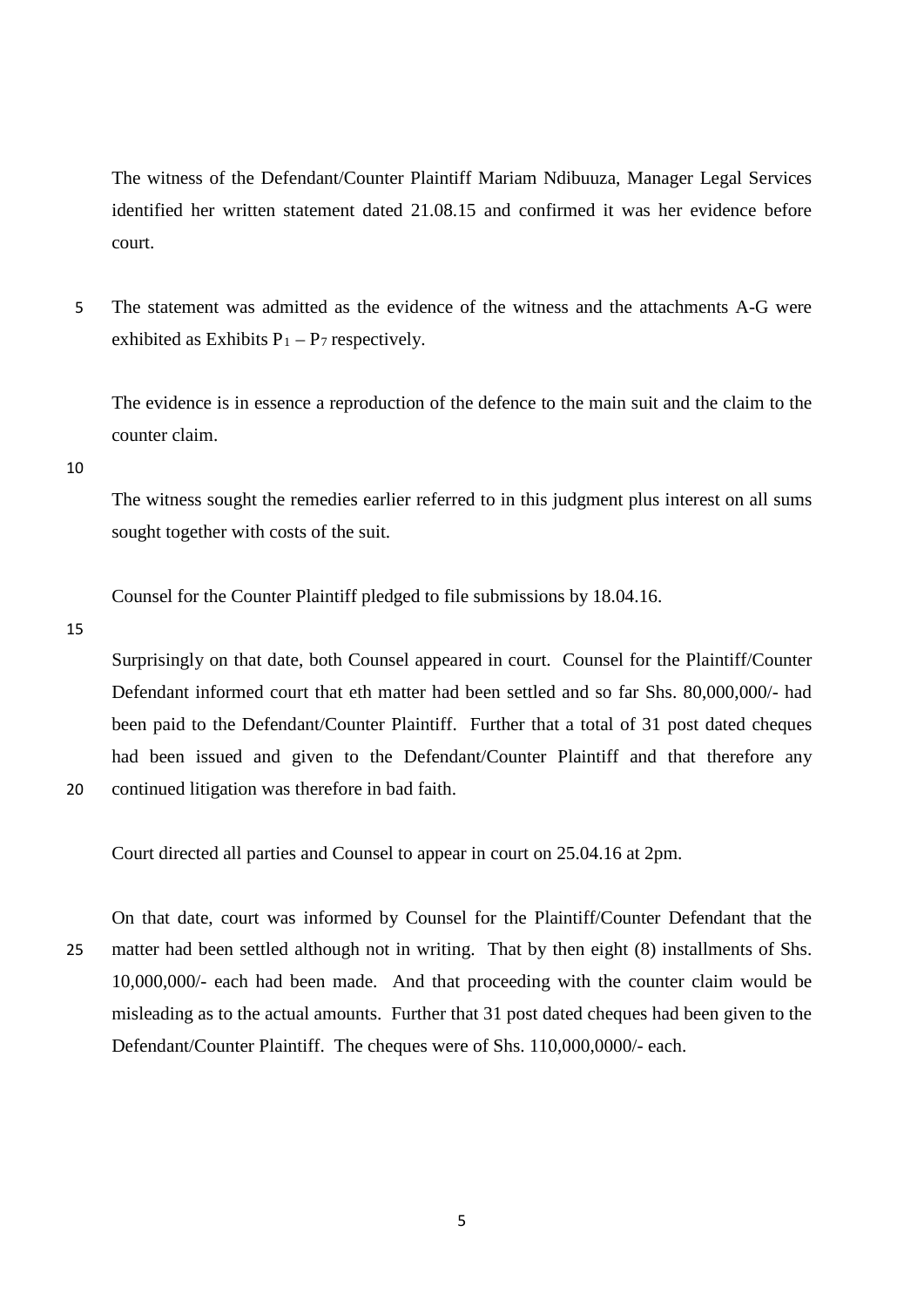On the other hand, Counsel for the Defendant/Counter Plaintiff insisted that the matter had not yet been settled. He pointed out that the loan ahs three mortgages. The Plaintiff/Counter Defendants wrote to the Defendant/Counter Plaintiff asking for rescheduling of the loan in 2015.

5

The Defendant/Counter Plaintiff agreed to reschedule the loan on condition that all suits emanating from the loan facility be withdrawn. But that up till then, no rescheduling had been done and the agreement had never been signed by any of the parties.

10 That the letter referred to by the Plaintiff/Counter Defendant and the cheques mentioned were in the names of Tiptone Hotel, which is not a party to the suit.

Further that, some of the cheques bounced. At the time of the request for rescheduling the loan outstanding amount was Shs. 310,000,000/-. By the date of these proceedings, the 15 amount outstanding was Shs. 274,000,000/-.

Also that, all the properties mortgaged by the Plaintiff/Counter Defendant have disputes and there is therefore no security for the loan. The reason that the Defendant/Counter Plaintiff wanted the Plaintiff/Counter Defendant to sign the loan rescheduling, Counsel stated, was for 20 them to provide other security or for the Defendant/Counter Plaintiff to retain the securities

- already given and the Plaintiff/Counter Defendant to withdraw the suits. But that was not done and no rescheduling had been filed.
- By 25.04.16, court was informed the loan balance due and owing from the Plaintiff/Counter 25 Defendant was Shs. 264,090,620/-. The Defendant/Counter Plaintiff had stopped calculating interest on the loan, when the suit was filed.

It was emphasized that, the suit was filed in 2013 by the Plaintiff/Counter Defendant. Several appearances had been made as already indicated in this judgment. Hearing of the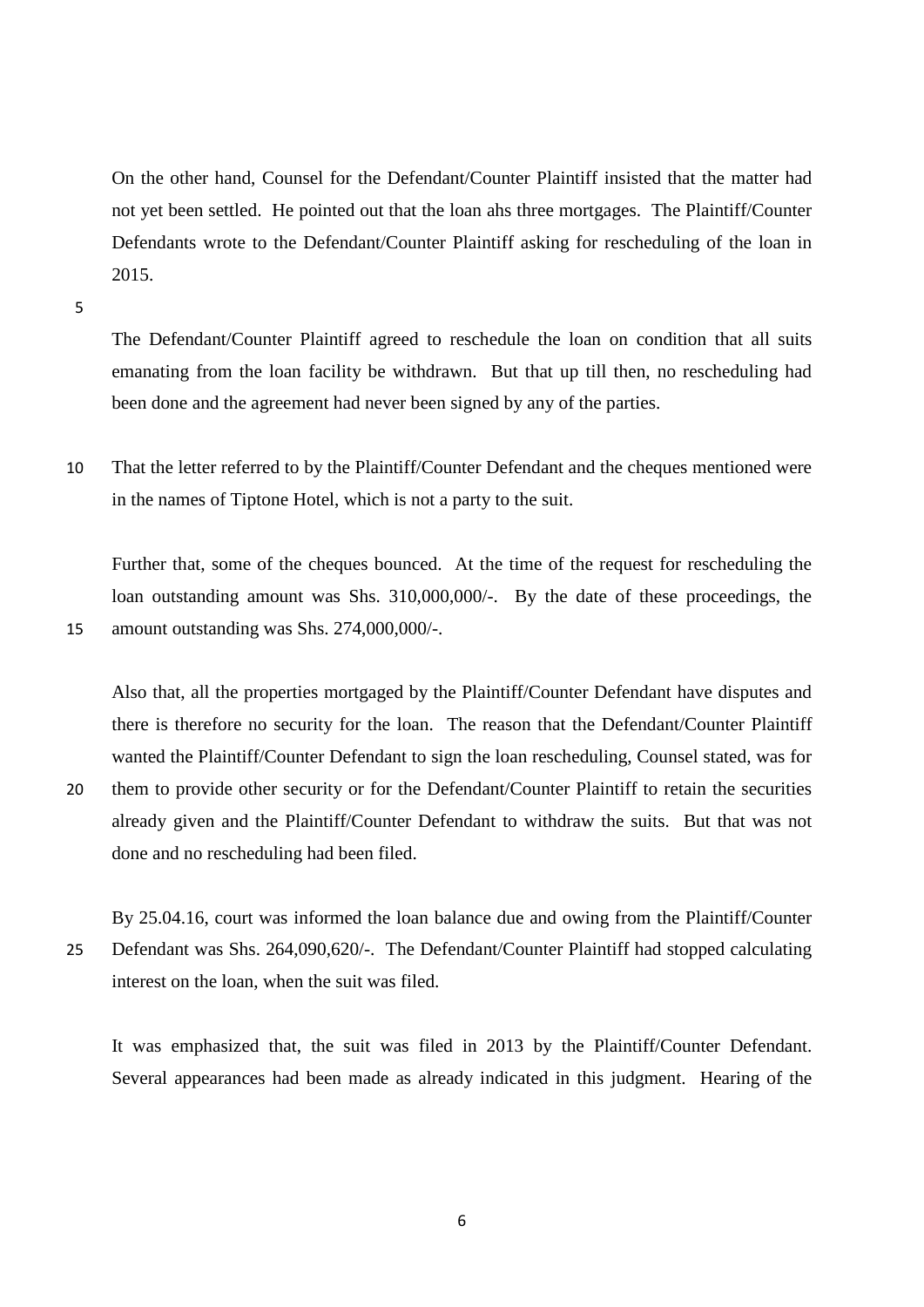counterclaim was fixed for 23.06.15, since the main suit had been dismissed for want of prosecution.

No defence was ever filed on the counter claim. It was emphasized that the Plaintiff/Counter 5 Defendant had no audience at this stage and it was prayed that Counsel's submissions be dismissed, and the Defendant/Counter Plaintiff allowed to file submissions out of time as earlier directed.

At this point, Counsel for the Plaintiff/Counter Defendant submitted that the counter claim 10 was not disputed as long as the Shs. 80,000,000/- already paid by the Plaintiff/Counter Defendant was offset.

While Counsel for the Defendant/Counter Plaintiff agreed to that position, he prayed court to decide on the damages and other costs.

15

Judgment was accordingly entered on the counter claim on admission by the Plaintiff/Counter Defendant with orders that the amount of money already paid by the Plaintiff/Counter Defendant be offset.

20 It was further directed that submissions to be filed in respect of the general damages, interest and costs of the suit.

# **Interest:**

25 The Defendant/Counter Plaintiff claimed interest on the admitted sum at the contractual rate of 13% per annum from the date of filing the suit until payment in full.

Under S.26 (2) of the CPA - "*Court has power to award interest on the decretal sum"*. See also the case of **Charles Lwanga vs. Centenary Rural Development Bank Ltd [1999] EA**  30 **175 CACA 30/1999 Okello JA**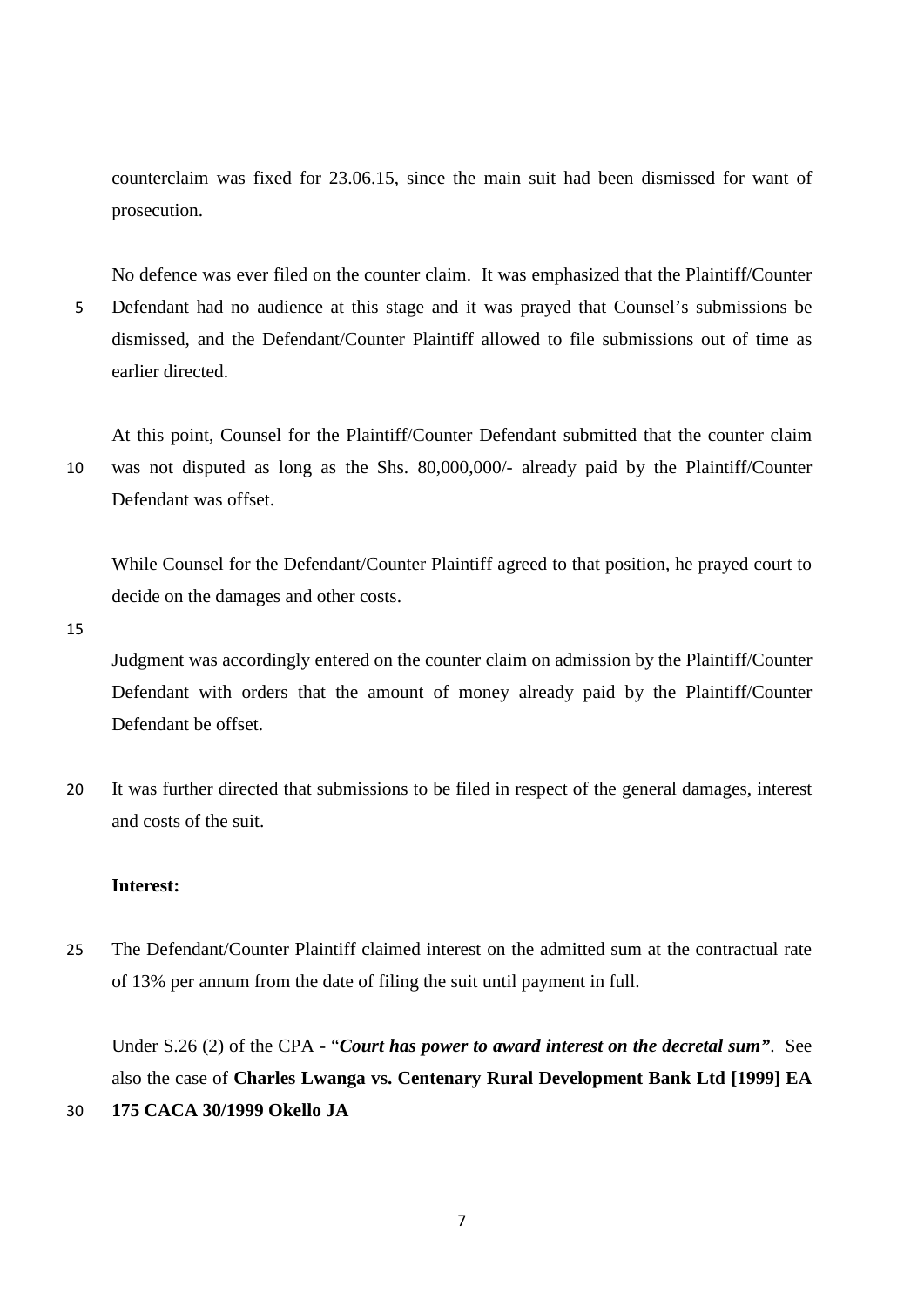From the evidence available in the present case, the parties agreed that *"interest would be charged at the prevailing bank rate of 13% per annum. And that the interest would accrue on the outstanding loan balance on a monthly basis and was payable in accordance with* 

5 *schedule "A" attached to the agreement".* – See Annexture A- Loan Agreement.

The mortgaged deed Annexture "B" also provided that *"interest was to be paid on that agreed rate as long as the principal sum or any part thereof remained unpaid".* 

10 It was also agreed that interest was to accrue also during the grace period.

Since the agreed interest rate was 13% per annum and was to be paid on the amount of the loan that remains unpaid until payment in full, court finds that the Counter Defendants are liable to pay interest at that rate.

15

Interest at the rate of 13% per annum to be paid by the Counter Defendant on the balance of the counter claim due and owing after offsetting the Shs/ 80,000,000/- already paid by the Plaintiffs/Counter Defendants. The interest is to be paid on the balance from the 15.08.13 till payment in full.

20

# **General Damages:**

The Defendant/Counter Plaintiff sought general damages for breach of the loan and mortgage agreement.

25

The Counter Defendants/Plaintiffs admitted defaulting in the repayment of the loan and that they owe the Counter Plaintiff/Defendant the amount due and owing as of 15.08.13 less the Shs. 80,000,000/- admitted as already paid.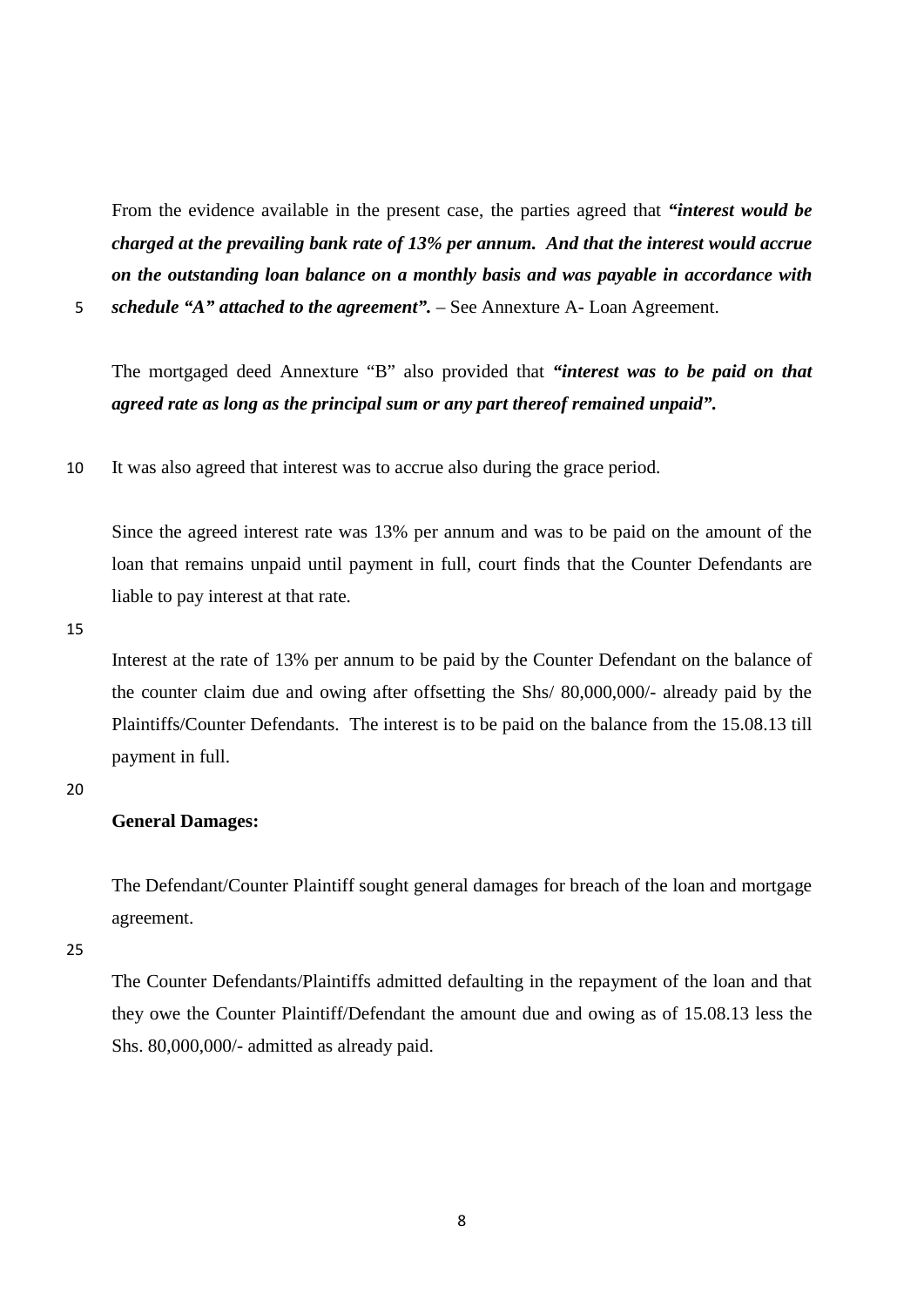It was accordingly apparent that the Counter Defendants/Plaintiffs breached the contract with the Defendant/Counter Plaintiff and that they are liable to pay general damages for breach of contract.

5 Under S.61 (1) of the Contracts Act, *"where there is a breach of contract, the party who suffers the breach is entitled to receive from the party who breaches the contract compensation for any loss or damage caused."*

Court also takes into account that *"general damages are given for losses that court will*  10 *presume are the natural and probable consequences of a wrong complained of"*. **Hadley vs. Bavendale (1854) LR 9 ExCh341:156 ER 145.**

And that in regard to the proof of general damages for breach of contract, *"damages are what the court may award when it cannot point out any measure by which damages are to be*  15 *assessed except the opinion and judgment of a reasonable man".*

It was the undisputed evidence of the Counter Plaintiff/Defendant in the present case that they have been deprived of the use of the amounts claimed from the Counter Defendant/Plaintiff yet they are engaged in business of lending money. As a result, they

20 Counter Plaintiff/Defendant has been made to suffer loss and inconvenience.

The Counter Plaintiff/Defendant is therefore entitled *"so far as money can do it, to be placed in the same situation with respect to damages, as if the contract had been performed".* – Refer to the case of **Henry Dhushime vs. S.M Tours & Travel Ltd HCCS 23/97** Ntabgoba

25 J (as he then was).

Counsel for the Counter Plaintiff/Defendant proposed that the figure of Shs. 200,000,000/ should be awarded as general damages. However, this court finds that, this figure is on the high side considering that the Counter Plaintiff/Defendant has already been awarded interest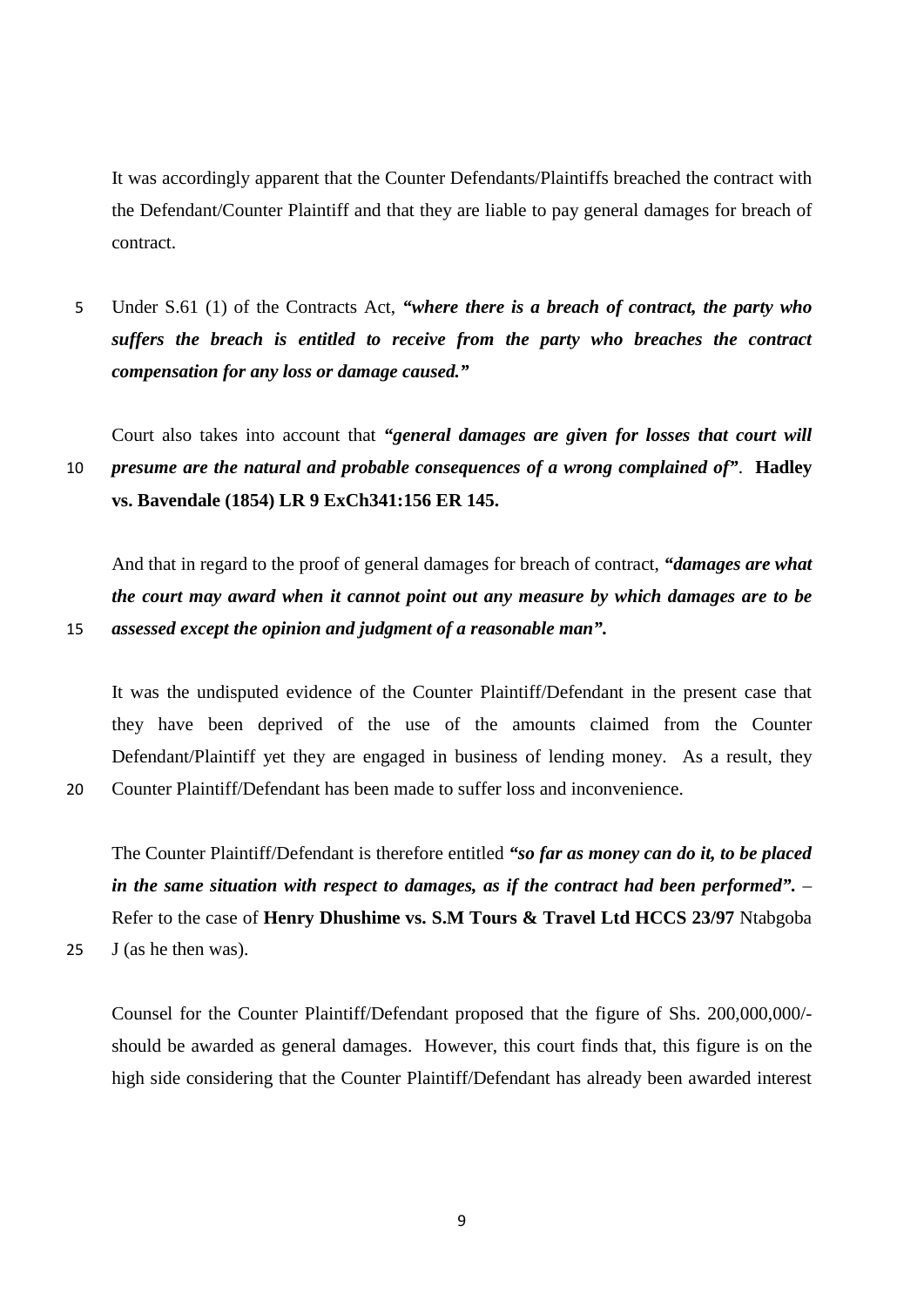on the accrued sum at the agreed rate of 13% from the date of filing the suit until payment in full.

This is because under S.61 (4) of the Contracts Act, court is enjoined *"in estimating the loss*  5 *or damage arising from breach of contract, to take into account the means of remedying the inconvenience caused by the non-performance of the contract, which exists".*

By granting interest at the agreed rate as already indicated herein, part of the inconvenience caused to the Counter Plaintiff/Defendant is already remedied.

10

The sum of Shs. 50,000,000/- will therefore suffice as general damages for the continued loss and inconvenience.

15

### **Interest on the General Damages:**

Counsel for the Defendant/Counter Plaintiff prayed for interest on the general damages at the rate of 23% per annum. He relied on S.26 (2) of the CPA- which grants the court discretional 20 powers to award interest – See also the case of **Sietico Co. vs. Noble Builders Ltd SCCA 31/95**

In determining this issue, court takes into account the principle that *"an award of interest on general damages is only compensatory in value, while an award arising out of a*  25 *commercial transaction normally attracts a higher interest".* – See **Star Super Market (U) Ltd vs. Attorney General CACA 34/2000.**

This court finds that the interest rate of 23% on general damages applied for by Counsel for the Defendant/Counter Plaintiff is very high. More so as interest has already been granted on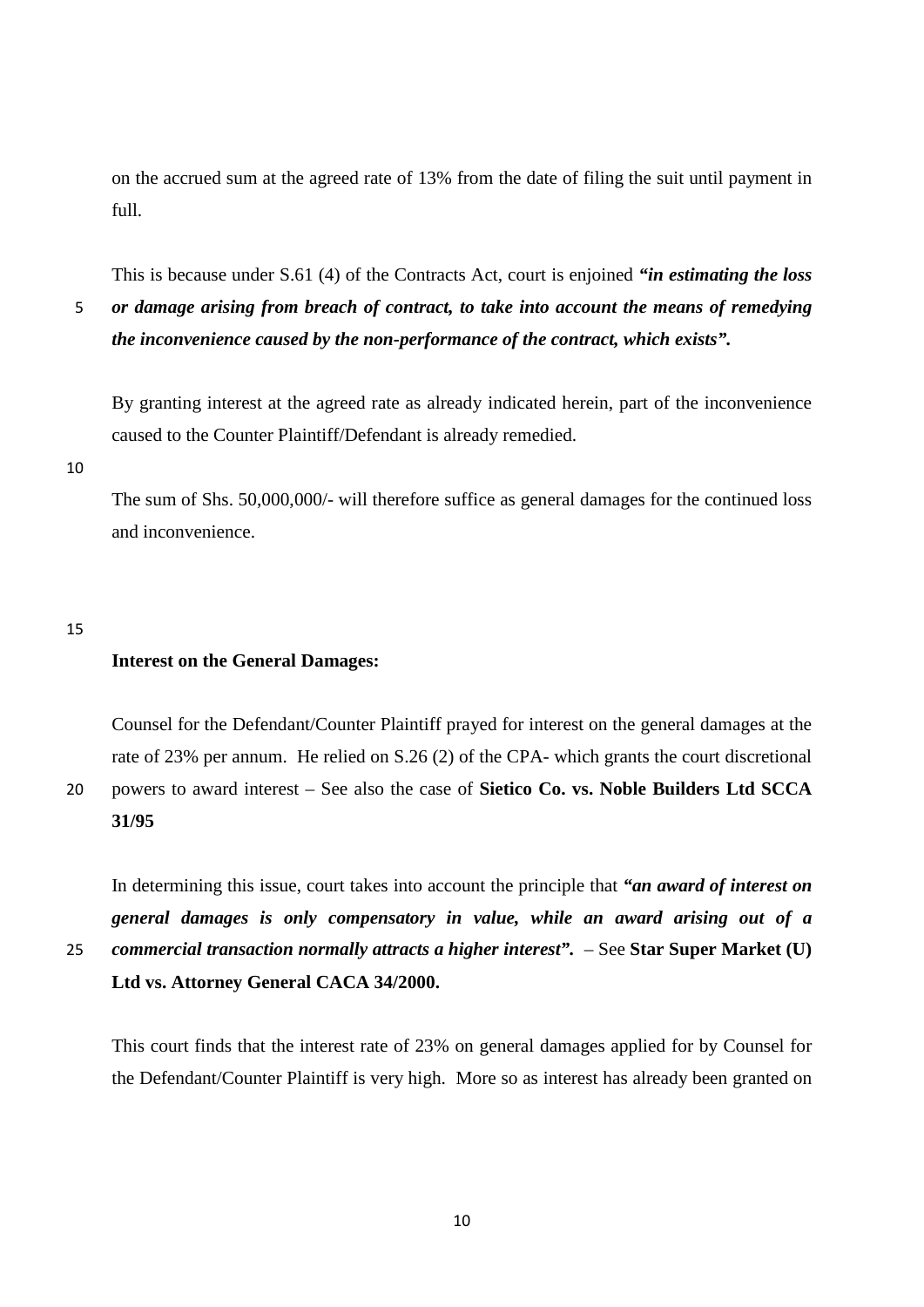the outstanding sum. The interest on the general damages should therefore be reasonable. It is accordingly granted at the court rate of 6% from the date of judgment until payment in full.

5 **Costs:**

The Defendant /Counter Plaintiff prayed for costs of the counter claim.

Under S.27 (2) CPA- costs follow the event unless for good cause court orders otherwise. 10 Refer also to **Grofin East African Fund LLS vs. J K Investec (U) Ltd, James Katarikawe and Harriet Katarikawe HCCS 374/2011.**

Costs are therefore allowed to the Defendant/Counter Plaintiff both for the main suit and the counter claim.

15

The main suit was dismissed with costs to the Plaintiff/Counter Defendant.

Judgment on the counter claim is entered for the Counter Plaintiff/Defendant against the Plaintiff/Counter Defendant in the following term:-

20

- I. The Counter Defendant to pay the Counter Plaintiff the sums of Shs. 264,090,620/ that was due and owing on the counter claim as of 25.04.16 less the Shs. 80,000,000/ that was admitted to have already been paid.
- 25 II. Interest of the sum at the rate of 13% per annum from the date of filing the suit until payment in full.
	- III. The Counter Defendant to pay the Counter Plaintiff Shs. 50,000,000/- as general damages.

30